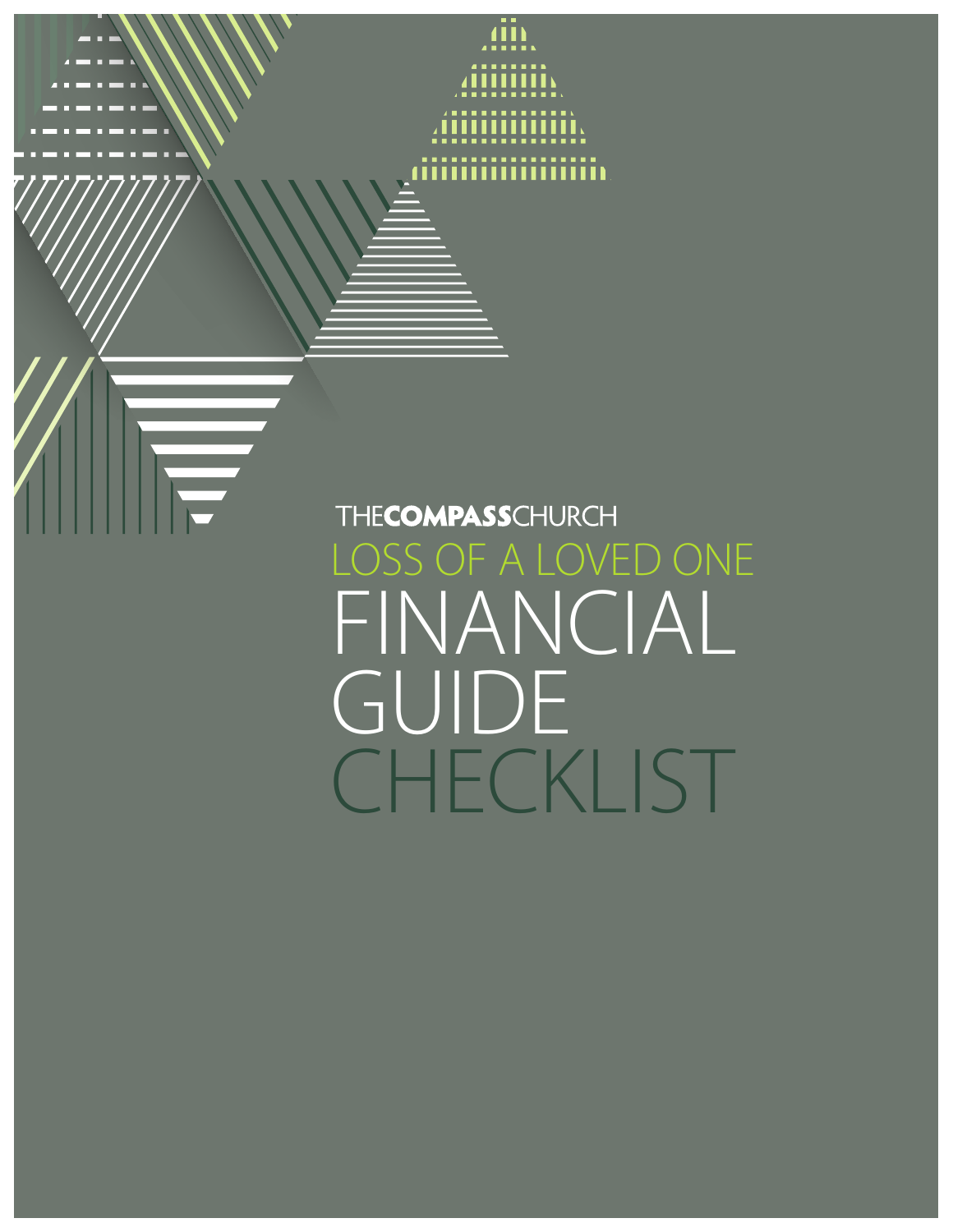## **FINANCIAL SUGGESTIONS AFTER THE LOSS OF A LOVED ONE**

The guidance below is presented as a general starting point for your consideration. Your specific situation may best be served by qualified professionals. Consulting with certified probate and estate planning attorneys as well as a trusted financial professional could prove wise and helpful.

If you do not have a trusted financial professional, you can follow this link to the [Kingdom Advisors Directory](https://kingdomadvisors.com/find-a-professional/directory-search) of competent professionals who are receiving ongoing biblical training and are committed to technical competency, ethical standards, and they personally give and steward their own finances.

### **THIS GUIDE SUGGESTS THREE CATEGORIES OF STEPS TO FOLLOW**

- **1. Immediate Actions**
- **2. Actions after Death Certificates Arrive**
- **3. Actions over time (4-6 weeks after passing)**

## **STEP 1: IMMEDIATE ACTIONS ASK A TRUSTED FRIEND TO HELP WITH THESE STEPS**

❑ **Trusted Advisor(s):** Who is a trusted and knowledgeable friend or advisor to help think through these following issues?

NAME(S): \_\_\_\_\_\_\_\_\_\_\_\_\_\_\_\_\_\_\_\_\_\_\_\_\_\_\_\_\_\_\_\_\_\_\_\_\_\_\_\_\_\_\_\_\_\_\_\_\_\_\_\_\_\_\_\_\_\_\_\_\_\_\_\_\_\_\_\_\_\_\_\_\_\_\_\_\_\_

❑ **Family Who Need To Be Involved:** Who (family, friends, etc.) need to be involved in the immediate decision-making process?

NAME(S): \_\_\_\_\_\_\_\_\_\_\_\_\_\_\_\_\_\_\_\_\_\_\_\_\_\_\_\_\_\_\_\_\_\_\_\_\_\_\_\_\_\_\_\_\_\_\_\_\_\_\_\_\_\_\_\_\_\_\_\_\_\_\_\_\_\_\_\_\_\_\_\_\_\_\_\_\_\_\_

- **Decedent's Car:** Do not let family members drive a car that was solely titled to the decedent. Should an accident happen, the estate would be at risk of a lawsuit.
- ❑ **Autopay Bills:** Create a list of bills that are paid automatically.
- ❑ **Bank Accounts:** If accounts are joint, keep using the account as your own. Do not immediately begin closing accounts. You may need the decedent's name on the account to conduct estate business.
- ❑ **Credit Cards**: You cannot use a credit card that is not in your name. Stop using plastic in your late spouse's name. When you receive credit card bills only in the name of your late spouse and do not have the means to pay, you will want to advise the lender of the death and wait for the estate probate process, which may be months away. If the account was jointly in your name, you can continue to use it and pay the bill by the due date each month.
- ❑ **Health Insurance:** Check the status of your health insurance if your family was covered by your loved one's employer. Find out what changes need to be made to ensure your family's continuing health insurance. Keep an open file within easy reach for medical expenses associated with your loved one that is yet to be paid.
- ❑ **Homeowners Insurance:** Make sure the homeowners' insurance company knows of death as soon as possible.
- ❑ **Life Insurance:** If you may have trouble paying funeral expenses, notify life insurance immediately. Funeral homes will often coordinate with life insurance.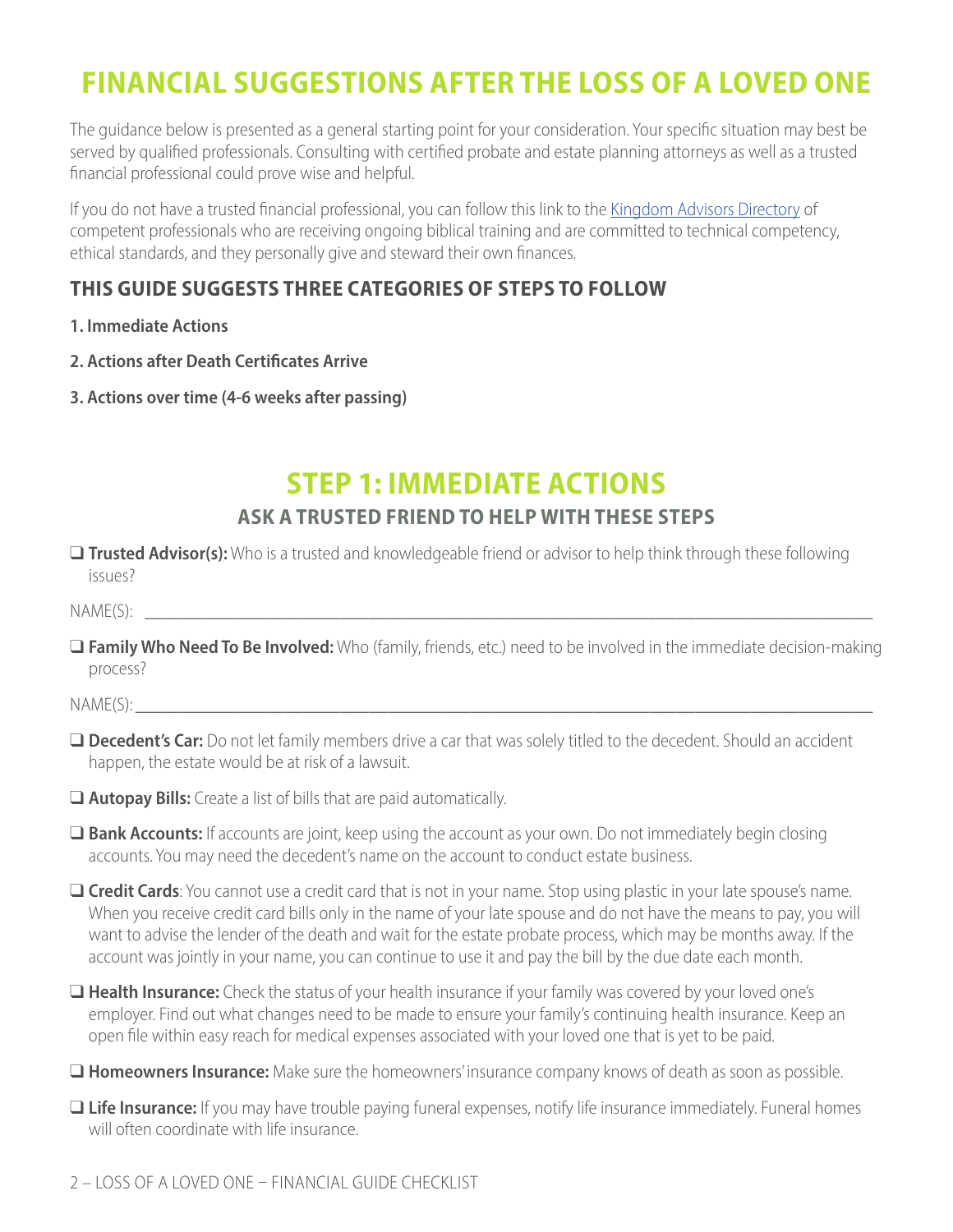- ❑ **Bereavement Leave:** Ask your employer if you have a bereavement leave benefit.
- ❑ **Bills in Mail:** Save all bills you receive in the mail.
- ❑ **Cell Phone:** Locate your loved one's cell phone. You may want to preserve their voicemail message in another form, should the phone be misplaced or service ends.
- ❑ **User Names and Passwords:** Locate your loved one's list of user names and passwords. This link provides a helpful [List of Accounts to Cancel When A Loved One Dies.](https://www.usurnsonline.com/planning-ahead/accounts-cancel-loved-one-dies/)
- ❑ **Upcoming Appointments and Trips to Cancel:** Ask a trusted friend or family member to help sort through appointments and upcoming trips that may need to be canceled.
- ❑ **Military Veterans:** If a military veteran, determine if death benefits or funeral in a national cemetery with honors are available (possibly for both the veteran and their spouse). va.gov
- Safe Deposit Box: You may access it only if your name is on the rental agreement. If not, you may need to work with the bank to obtain the last will and testament if in the box.

## **STEP 2: ACTIONS AFTER DEATH CERTIFICATES ARRIVE**

- ❑ **Banks:** Make changes to joint accounts, placing them in your name when advised by your attorney and or tax advising Certified Public Accountant (CPA).
- ❑ **Emergency Contacts:** Change as necessary and appropriate.
- ❑ **Health Insurance:** Notify Medicare and other health insurance companies that you will no longer pay your loved one's premiums.
- ❑ **Life Insurance:** Submit a certified death certificate for each policy.
- ❑ **Memberships:** Cancel any recurring membership fees and automatic bank drafts or magazine subscriptions that apply only to your loved one and adjust any that still apply to you.
- ❑ **Pensions and Retirement Accounts:** Again, it is crucial to make the correct decision, so you should consult with an objective advisor. Before applying for benefits, consult with a financial professional.
- ❑ **Retirement and Investment Accounts (401k, 403b, IRA's and Roth IRA's):** It is wise to consult with a trusted financial professional before making any decisions. Make sure you fully understand the pros and cons of the options before you. Options for transferring these accounts will vary based on your situation. It is crucial to make the correct decision. Once you know and understand the best solution for each account, submit a death certificate to each account custodian.
- ❑ **Social Security Benefits:** Like 401K's and IRA's, it is crucial to make the correct decision. You should consult with a trusted financial professional before contacting social security for benefits. Social Security can be reached at this website and phone number - [www.ssa.gov](https://www.ssa.gov) 1-800-772-1213. The link to this article describes [the difference between](https://maximizemysocialsecurity.com/how-do-i-choose-between-survivor-and-retirement-benefits)  [retirement and survivor benefits](https://maximizemysocialsecurity.com/how-do-i-choose-between-survivor-and-retirement-benefits). This linked page describes [Social Security Survivor Benefits](https://www.ssa.gov/benefits/survivors/)**.**
- ❑ **Utility Bills:** Check all of your current utility bills to verify that they include your name on the bill. Be aware that sometimes when the name on an account changes, service may be shut down and then restarted in order to change the account name.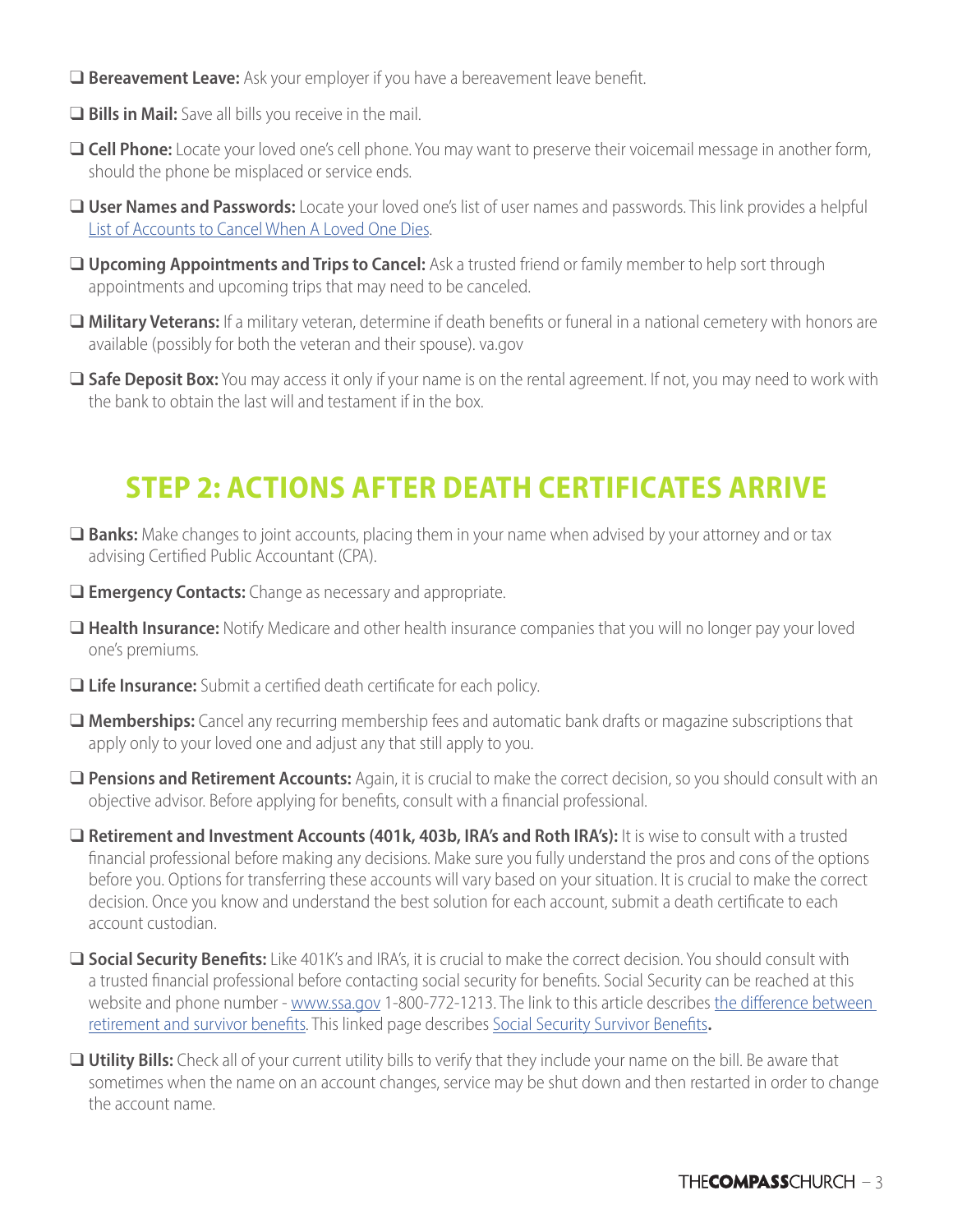# **STEP 3: ACTIONS OVER TIME (4 TO 6 WEEKS AFTER PASSING)**

- ❑ **Accounts:** Check your loved one's wallet and make a complete list of credit cards, debit cards, business expense accounts, and any other open accounts. Ask each card company if there is a death benefit.
- ❑ **Important Documents:** Find birth and marriage certificates, military discharge papers, car titles, legal documents such as wills, trusts, and estate documents and keep them in a safe place, ready for your attorney when the appointment comes to meet with them.

#### ❑ **Know your expenses and income**

**Stay current** with mortgage or rent, utilities, any car loan payments, property tax, and insurance premiums.

**Make a list of your income sources:** Social Security, pension payments, dividends, interest, job earnings, and IRA distributions.

**Write down your fixed expenses** such as groceries, mortgage payments, utilities, and insurance. Are there automatic charges on your credit card?

**Check for reoccurring payments** set up online or made consistently via checks.

#### **Do not throw away unpaid bills.**

#### *Bottom line: What are your ongoing living expenses and what income is there to cover these?*

If your loved one kept the finances, do you understand their organization system? Make it easy for yourself. Try using colored folders with headings such as banking, home bills, credit cards, investments, insurance, and estate documents.

If you are having trouble getting through these details, a trusted financial professional can help. Here again, is a link to the [Kingdom Advisor Directory](https://kingdomadvisors.com/find-a-professional/directory-search).

- ❑ **Savings:** If you have the ability, set aside cash in a separate account to cover 3 to 6 months of living expenses. Do not make any significant decisions that change the course of your investment strategy until you allow enough time (usually many months up to a couple of years) to adjust from the "grieving fog" created by your changing life situation.
- ❑ **Health Insurance:** If you were receiving health coverage under your loved one's employer plan, you may be able to continue on the group plan for 36 months through COBRA coverage. An employer with fewer than 20 employees is not required to provide COBRA coverage. Ask the plan administrator if the company will continue picking up the employer's premium subsidy.
- ❑ **Life Insurance:** If you can't find life insurance policies and you don't have an insurance agent, scan checking account transactions and bank statements for payments to insurance companies over the preceding 12 months. Check auto loans and mortgages for a death benefit. Your spouse may have had a group life insurance policy through a professional or fraternal organization. There are multiple Insurance Policy Locator Services online. *\*NOTE: Talk to a professional before using one of these services. There may be a fee for such a service.*
- □ **Estate and Probate:** Until you meet with your estate lawyer, hold off on placing your loved one's assets in your own name. If you touch assets in your loved one's name, you'll lose any opportunity to "disclaim" the property -- that is, allowing those assets to go directly to your children or other heirs. If you forgo these assets, they will not count against your federal or state estate tax exemption when you die. Assuming you had named your spouse to make financial and health-care decisions on your behalf in the event you became incapacitated, you will need to designate a new "agent" for your financial power of attorney, health-care power of attorney, and a health-care directive.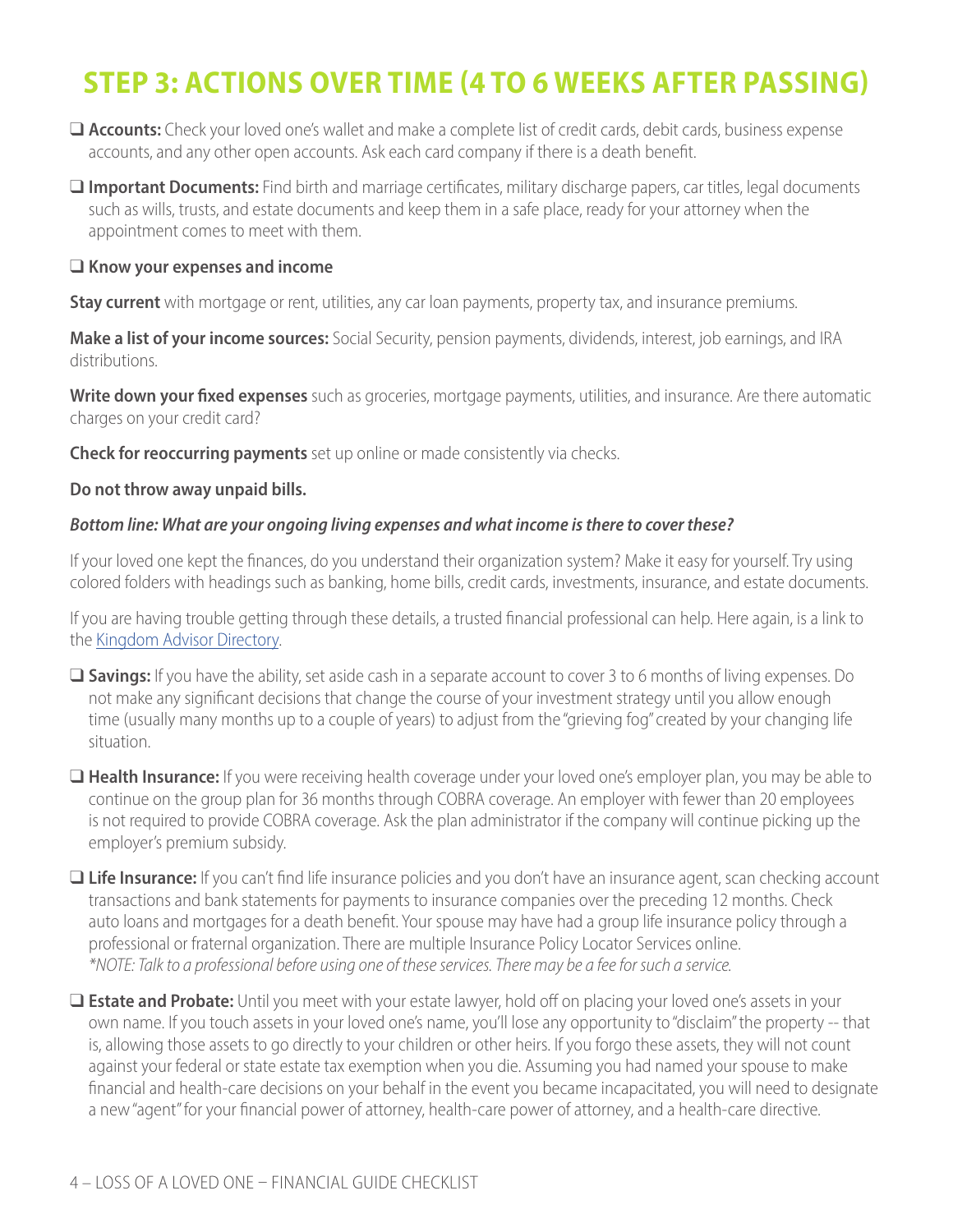Organize bills related to funeral/burial/cremation expenses. Ask your estate attorney about returning vehicles or boats to the lender that were only in the name of your loved one.

You will normally have choices regarding how you will receive the money. Read the fine print carefully. In some cases, an insurance company will place your funds into its own money-market funds and send a book of checks. Turn down this option, and place the money in a federally insured bank account or a money-market fund. Money in a federallyinsured bank account is insured up to \$250,000 per account. If you're considering guaranteed monthly payments for life, seek the advice of your lawyer or financial adviser.

- ❑ **Taxes:** The amount of time from the date of death until a final federal income tax return varies based on the situation. Please see [IRS Pub. 559](https://www.irs.gov/publications/p559)
- ❑ **If your spouse was still working at the time of death:** Were there any unpaid salary or bonuses, accrued vacation, and sick pay, leftover funds in a medical flexible spending account, or stock options?

❑ **Annuities:** Assuming your spouse was retired and you were both receiving monthly pension benefits in the form of a joint and survivor annuity, notify the plan administrator as soon as possible. Check with companies holding annuities and apply for benefits if applicable. Depending on the type of annuity you chose, you could be due 50%, 75%, or 100% of what both of you were receiving before your spouse died. If your plan only pays 50% after the loss of your spouse and the plan keeps paying 100%, they will expect you to return the overpayment.

- ❑ **Cars, trucks, boats & RV's:** Notify the motor vehicle department and change titles to include boats, RV's that were owned free and clear.
- ❑ **Other investments not in a retirement account:** Notify stock brokerage houses and investment companies.
- ❑ **Memberships:** Cancel and close fraternal groups, clubs, or other memberships.
- ❑ **Medical:** Finalize hospital, doctor, and nursing home bills. Contact Medicare for final medical bills if the person was over age 65.
- ❑ **Unclaimed property or money:** Check online for unclaimed money for the deceased from insurance companies, banks, utilities, stocks, etc. at www.missingmoney.com
- ❑ **Notify credit reporting agencies:** [Experian](https://www.experian.com), [TransUnion](https://www.transunion.com), and [Equifax.](https://www.equifax.com/personal/) Use certified mail. Keep copies of everything sent. Include the following information: Name & Social Security number of deceased, last 5 years of addresses, date of birth & date of death. Request a copy of their credit report. Ask the report to be flagged with the following: "Deceased. Do not issue credit." Provide contact information for the next surviving relative or executor, and request notification, should a new credit account be filed.

*Once the report is received, check: Are there any accounts to be closed or amounts still owed?*

- ❑ **Cancel services and subscriptions no longer needed:** These include cellphone(s), iTunes, Netflix, cable, and internet accounts.
- ❑ **Cancel driver's license:** This removes the deceased's name from the records of the Department of Motor Vehicles and prevents identity theft. Contact the local DMV for specific instructions, but you'll need a copy of the death certificate.
- ❑ **Delete or memorialize social media accounts:** You can delete Facebook or Instagram accounts, but some survivors choose to turn them into a memorial for their loved ones instead. A memorialized Facebook profile stays up with the word "Remembering" in front of the deceased's name. Friends will be able to post on the timeline. Whether you choose to delete or memorialize, you'll need to contact the company with copies of your ID as well as the death certificate.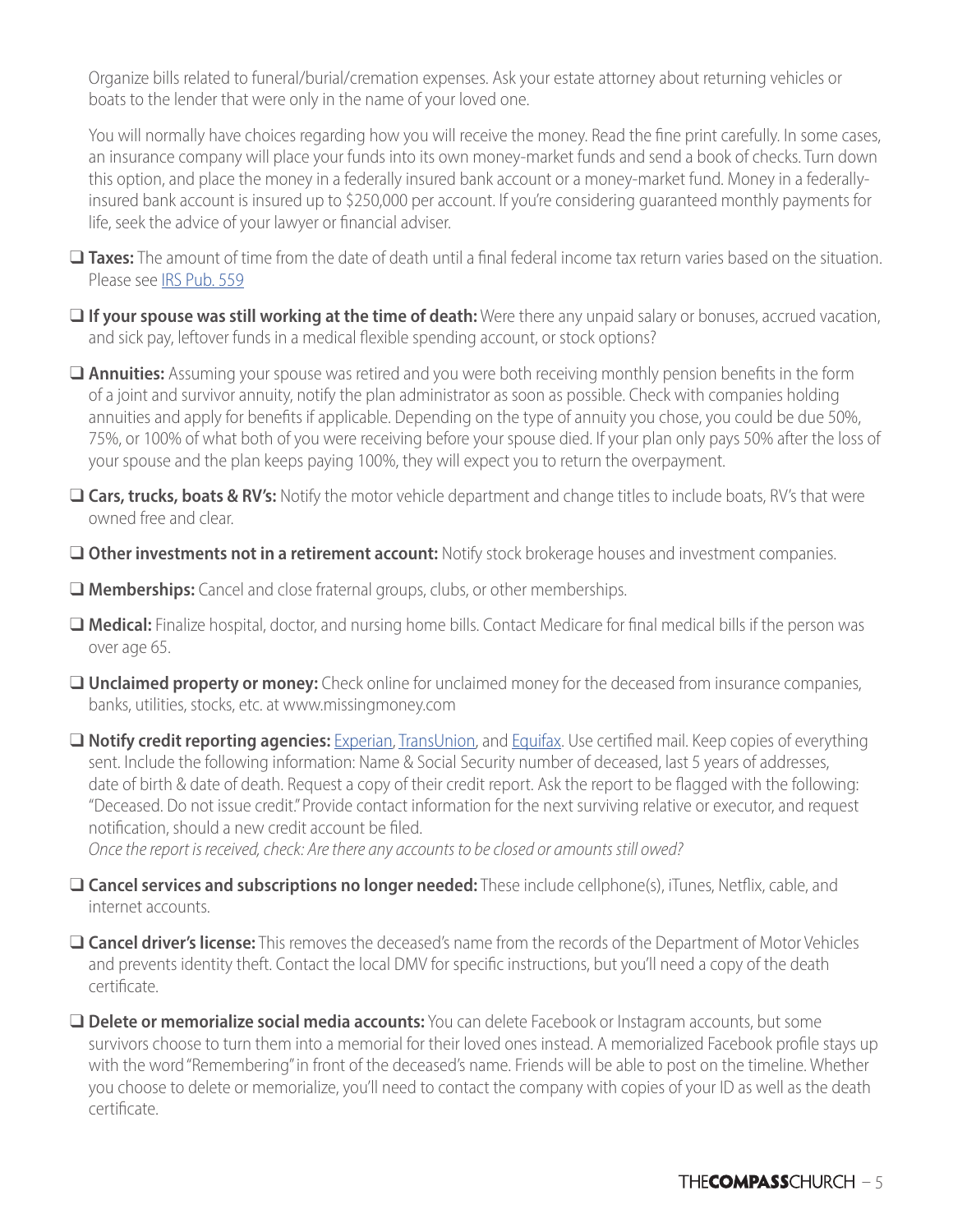❑ **Close email accounts:** To prevent identity theft and fraud, it's a good idea to shut down the deceased's email account(s). If the person set up a funeral plan or a will, they may have included log-in information so you can do this yourself. If not, you'll need copies of the death certificate to cancel an email account. The specifics vary by company, but most require a death certificate and verification that you are kin or the executor.

### **ADDITIONAL NOTES**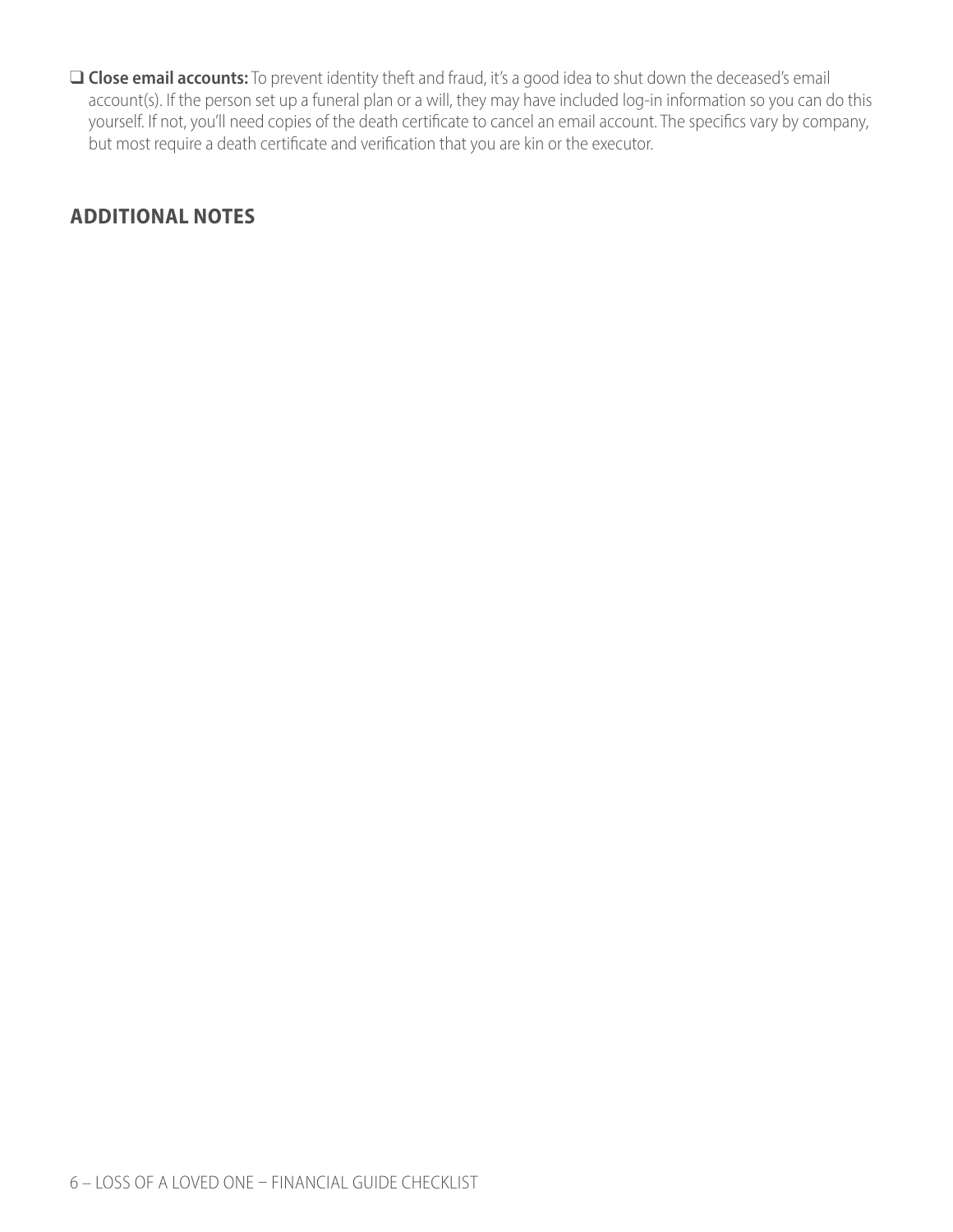### **TO BE CLEAR**

This *Loss of Loved One - Financial Guidance Checklist* and all associated materials are intended to inspire and assist you with faithful stewardship information and instruction. This booklet is not an attempt to render legal, accounting, or other professional services. Your personal financial situation is unique and fact-dependent. Before making any decisions or implementing any financial strategy, you should consider obtaining information and advice from wise professionals who are fully aware of your circumstances.